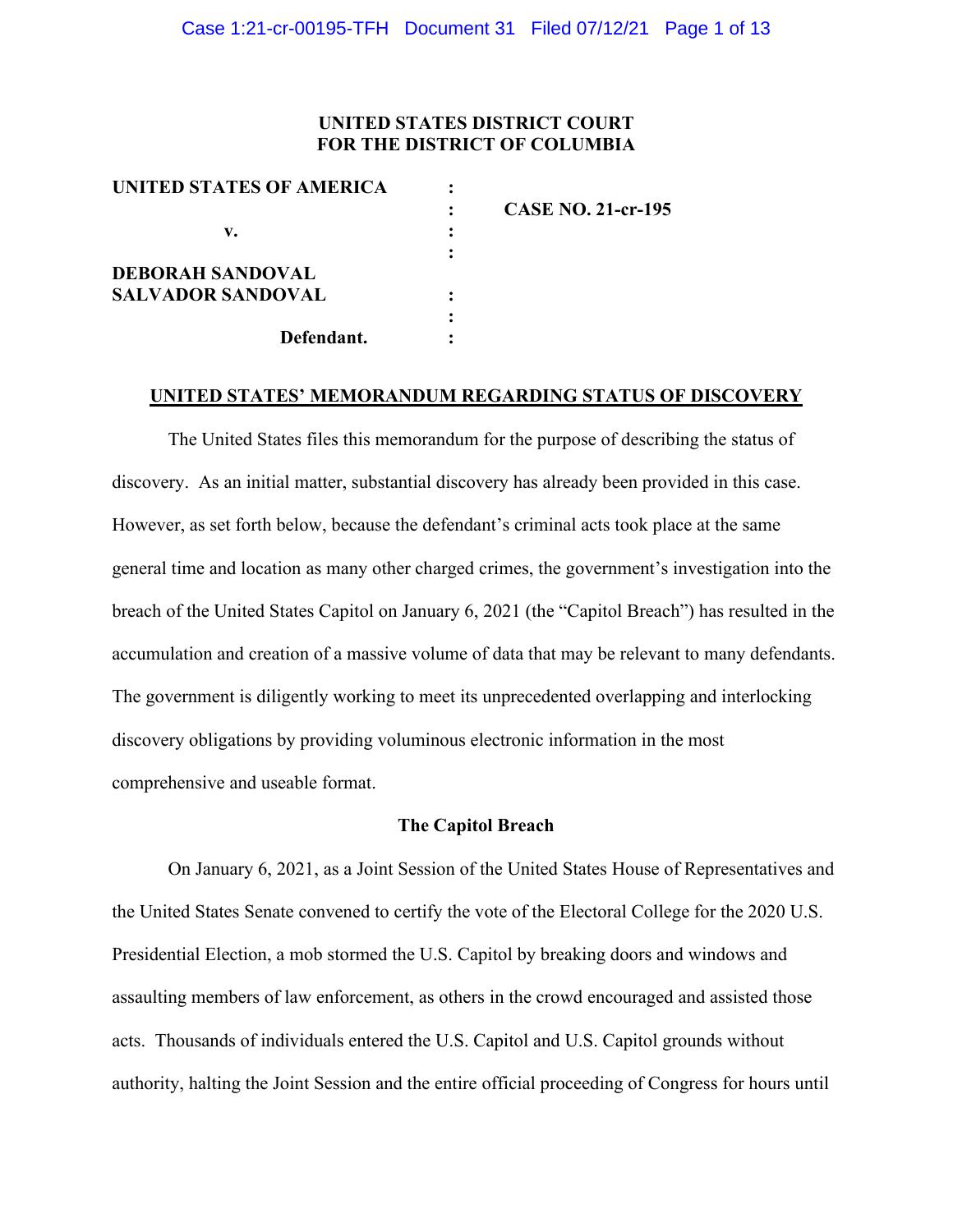## Case 1:21-cr-00195-TFH Document 31 Filed 07/12/21 Page 2 of 13

the United States Capitol Police ("USCP"), the Metropolitan Police Department ("MPD"), and other law enforcement agencies from the city and surrounding region were able to clear the Capitol of rioters and to ensure the safety of elected officials. This event in its entirety is hereinafter referred to as the "Capitol Breach."

Both defendants have been charged via indictment with various counts including Obstruction of an Official Proceeding and Aiding and Abetting, in violation of Title 18, United States Code, Sections  $1512(c)(2)$  and 2. Additionally, Salvador Sandoval has been charged with various counts related to his assaults on three law enforcement officers.

#### **Scope of Investigation**

The investigation and prosecution of the Capitol Breach will be the largest in American history, both in terms of the number of defendants prosecuted and the nature and volume of the evidence. In the six months since the Capitol was breached, over 500 individuals located throughout the nation have been charged with a multitude of criminal offenses, including but not limited to conspiracy, tampering with documents or proceedings, destruction and theft of government property, obstruction of law enforcement during civil disorder, assaults on law enforcement, obstruction of an official proceeding, engaging in disruptive or violent conduct in the Capitol or on Capitol grounds, and trespass. There are investigations open in 55 of the Federal Bureau of Investigation's 56 field offices.

## **Voluminous Materials Accumulated**

The government has accumulated voluminous materials that may contain discoverable information for many, if not all, defendants. An illustrative list of materials accumulated by the government includes: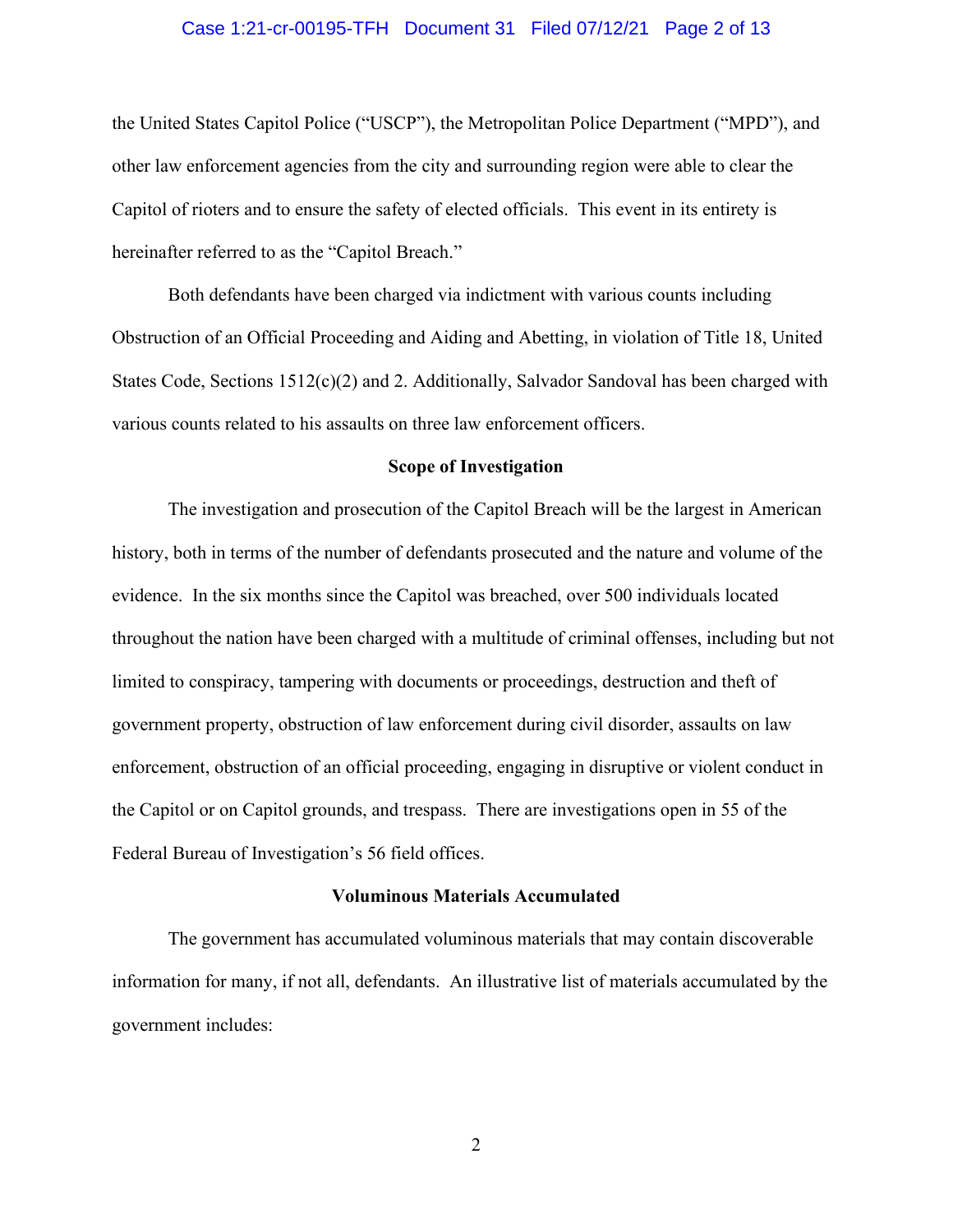- o Thousands of hours of closed circuit video ("CCV") from sources including the USCP, MPD, and United States Secret Service, and several hundred MPD Automated Traffic Enforcement camera videos;
- o Footage from Cable-Satellite Public Affairs Network (C-SPAN) and other members of the press;
- o Thousands of hours of body worn camera ("BWC") footage from MPD, Arlington County Police Department, Montgomery County Police Department, Fairfax County Police Department, and Virginia State Police;
- o Radio transmissions, event chronologies, and, to a limited extent, Global Positioning Satellite ("GPS") records for MPD radios;
- $\circ$  Hundreds of thousands of tips, including at least 237,000 digital media tips;
- o Location history data for thousands of devices present inside the Capitol (obtained from a variety of sources including two geofence search warrants and searches of ten data aggregation companies);
- o Subscriber and toll records for hundreds of phone numbers;
- o Cell tower data for thousands of devices that connected to the Capitol's interior Distributed Antenna System (DAS) during the Capitol Breach (obtained from the three major telephone companies);
- o A collection of over one million Parler posts, replies, and related data;
- o A collection over one million Parler videos and images (approximately 20 terabytes of data);
- o Damage estimates from multiple offices of the U.S. Capitol;
- o A multitude of digital devices and Stored Communication Act ("SCA") accounts; and
- o Responses to grand jury subpoenas, of which over 6,000 have been issued, seeking documents such as financial records, telephone records, electronic communications service provider records, and travel records.

We are still collecting and assembling materials from the numerous entities who were involved in the response to the Breach, and we are still investigating – which means the amount of data (phones, devices, legal process, investigative memoranda) is growing.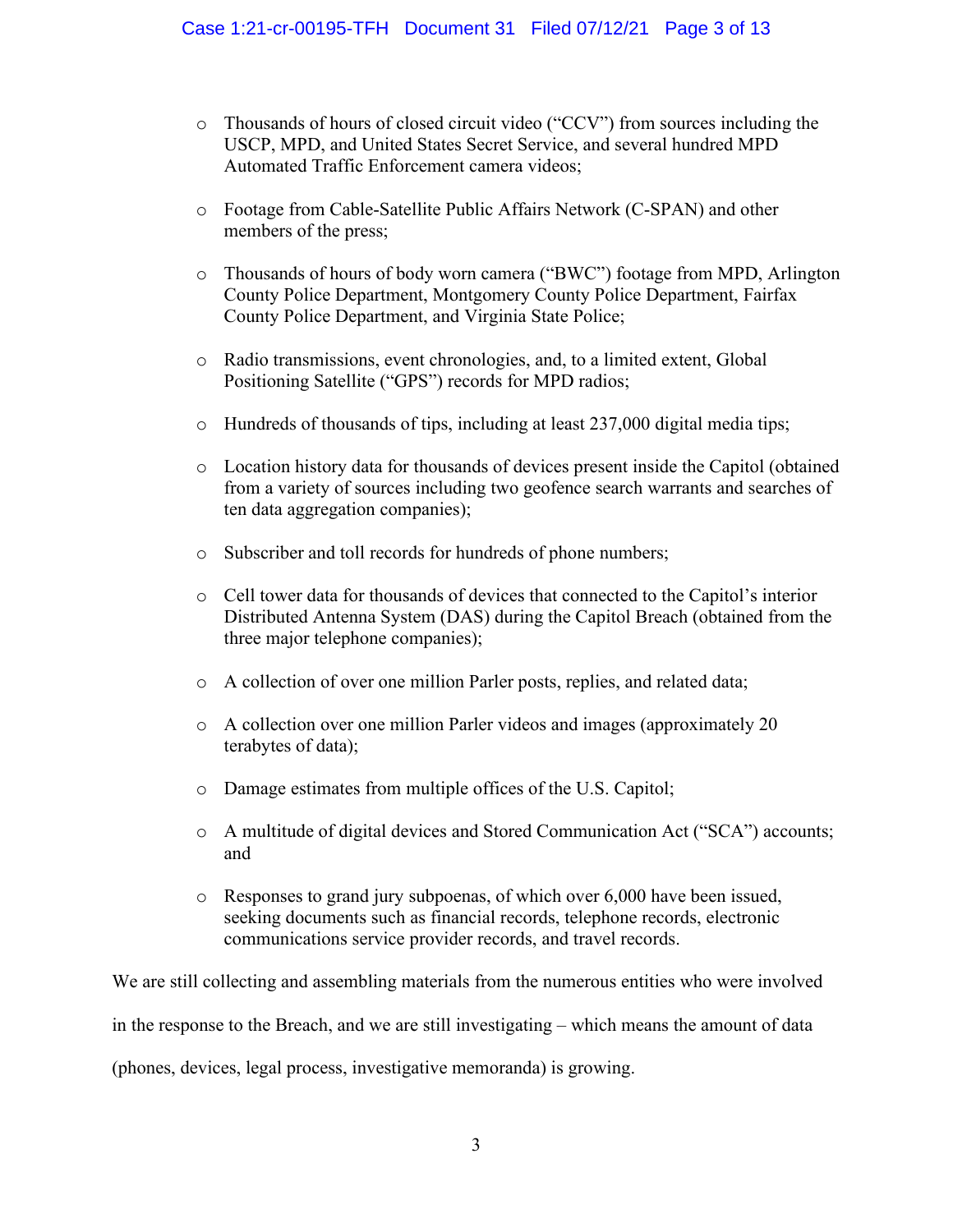## **Voluminous Legal Process and Investigative Memoranda**

In addition to the materials collected, tens of thousands of documents have been generated in furtherance of the investigation, to include interviews of subjects, witnesses, tipsters and officers; investigations into allegations concerning officer conduct on January 6; source reports; evidence collection reports; evidence analysis reports; chain-of-custody documents; legal documents including preservation letters, subpoenas, 2703(d) orders, consent forms, and search warrants; and memoranda of investigative steps taken to evaluate leads or further investigations.

#### **Interrelated Crimes and Discovery**

The Capitol Breach involves thousands of individuals inside and outside the Capitol, many of whom overwhelmed and assaulted police. (According to a Washington Post analysis of the events, "the mob on the west side eventually grew to at least 9,400 people, outnumbering officers by more than 58 to one.") *See* 

# *https://www.washingtonpost.com/investigations/interactive/2021/dc-police-records-capitolriot/?itid=sf\_visual-forensics*. The cases clearly share common facts, happening in generally the

same place and at the same time. Every single person charged, at the very least, contributed to the inability of Congress to carry out the certification of our Presidential election.

These circumstances have spawned a situation with overlapping and interlocking discovery obligations. Many defendants may be captured in material that is not immediately obvious and that requires both software tools and manual work to identify, such as video and photos captured in the devices and SCA accounts of other subjects. Accordingly, the defense is generally entitled to review all video or photos of the breach whether from CCV, BWC or searches of devices and SCA accounts. Notably, we have received a number of defense requests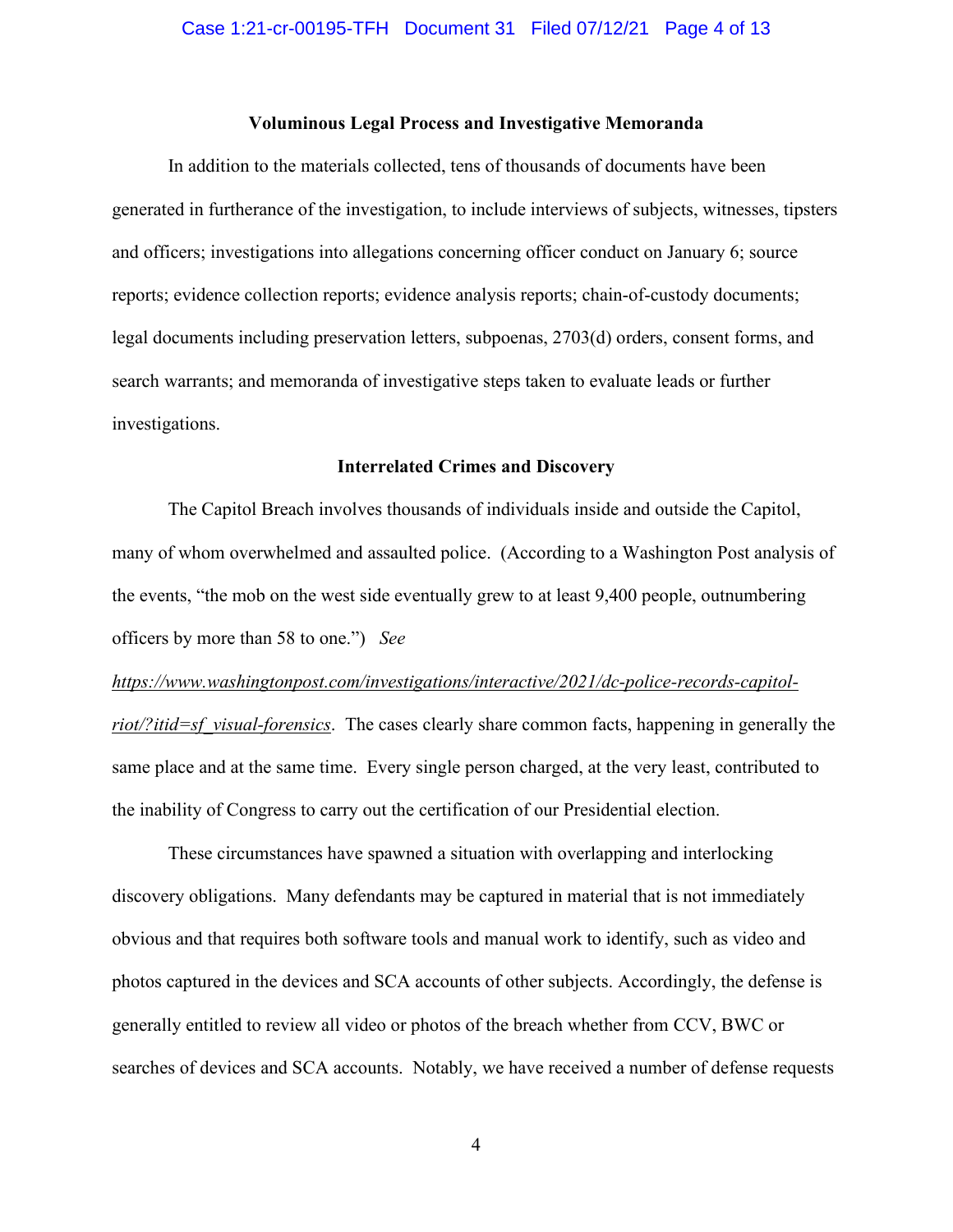for access to such voluminous information, and requests for the government to review the entirety of the law enforcement files related to this investigation. For example, in support of a motion to compel access to all of the footage, one such counsel stated:

The events of January 6, 2021 were memorialized to an extent rarely, if ever, experienced within the context of federal criminal cases. The Government itself has a wealth of surveillance video footage. Virtually every attendee in and around the Capitol on January 6, 2021 personally chronicled the events using their iPhone or other similar video device. Many of the attendees posted their video on one or more social media platforms. Many held their videos close to their vests resulting in little if any publication of same. News media outlets from around the world captured video footage. Independent media representative from around the world captured video footage. Intelligence and law enforcement personnel present at the Capitol on January 6, 2021 also captured video footage of events of the day. By the Government's own admission, the Government has an overwhelming amount of video footage of the events of January 6, 2021. During the handlings of January 6 cases, the Government has garnered and continues to garner access to added video footage from, among other sources, the general public and the defendants themselves. *Upon information and belief, the Government is not capable of vetting, cataloging and determining materiality of the video footage such as to ensure that disclosure of same is timely made in all cases to which the footage is material for disclosure purposes.* The "information and belief" in this regard is a function of the undersigned counsel's personal knowledge relative to footage given to the Government, familiarity with other January 6 cases both as counsel for other January 6 defendants and as counsel familiar with other counsel representing January 6 defendants and the understanding that the footage provided to the Government does not appear to have been produced to other defendants whose cases warrant similar disclosure by the Government of material evidence. *Defendant has requested the Government confirm whether there is a single repository for all video footage amassed relative to the events at the Capitol on January 6, 2021 and, further, has requested access to same for inspection and examination for determination of materiality and disclosure of the Government's protocol to determine materiality.*

*United States v. Jacob Chansley*, 21-cr-00003 (RCL) (Document No. 58)(emphasis added).

Examples of additional similar discovery requests we have received in Capitol Breach cases are

quoted in **Exhibit A**, attached hereto.

## **Early Establishment of Discovery Team**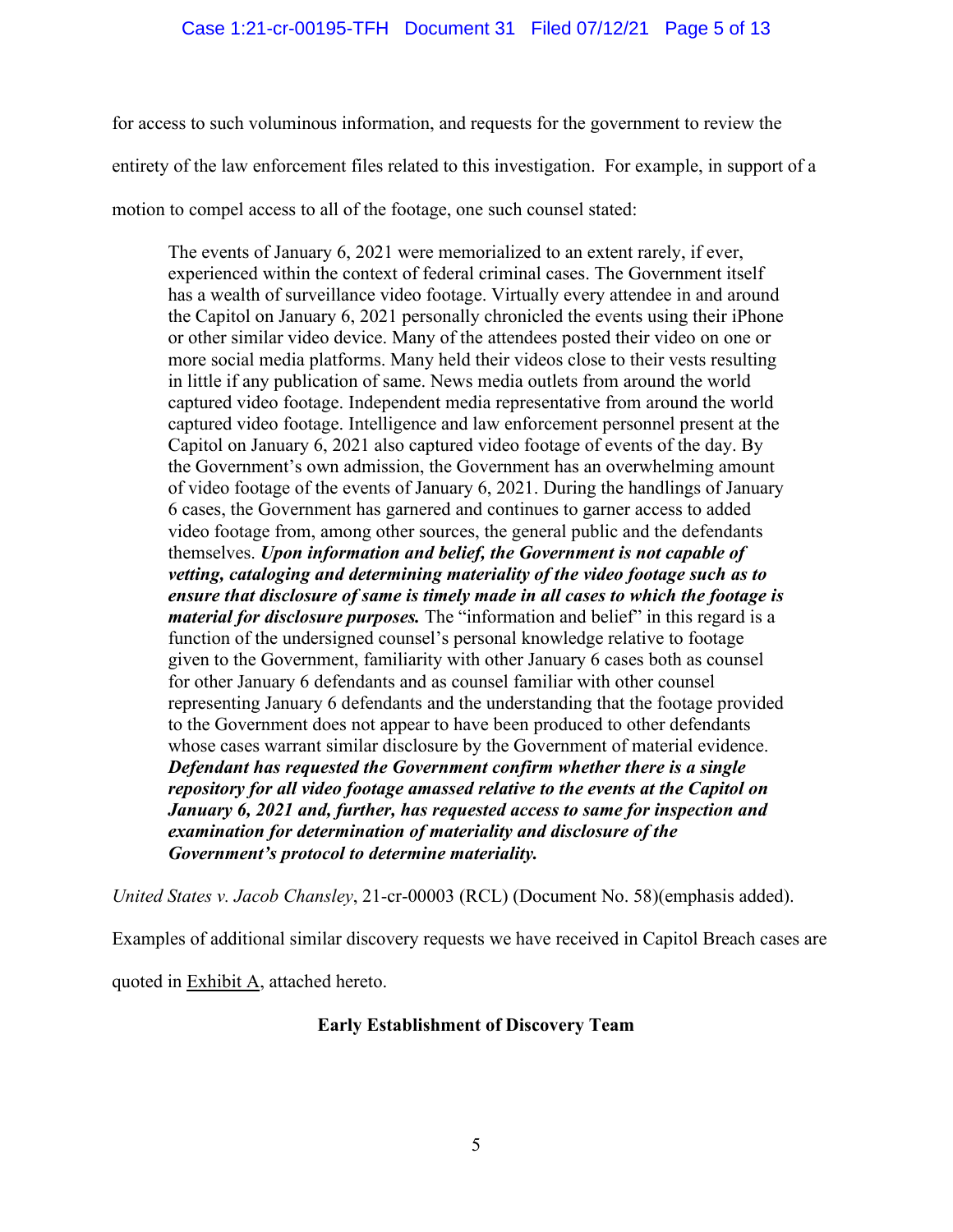## Case 1:21-cr-00195-TFH Document 31 Filed 07/12/21 Page 6 of 13

Shortly after the Capitol Breach, the U.S. Attorney's Office established a Capitol Breach Discovery Team to create and implement a process for the production of discovery in January 6 cases. The Discovery Team is staffed by federal prosecutors who have experience in managing complex investigations involving voluminous materials, Department of Justice experts in project management and electronic discovery management, and a lead discovery agent from the Federal Bureau of Investigation. Members of the Discovery Team consult regularly with Department of Justice subject matter experts, including Associate Deputy Attorney General and National Criminal Discovery Coordinator Andrew Goldsmith. As discussed further below, members of the Discovery Team also meet and confer on a regular basis with Federal Public Defender ("FPD") leadership and electronic discovery experts.

## **Recognition of Need for Vendor Promptly Addressed**

Following the Capitol Breach, the United States recognized that due to the nature and volume of materials being collected, the government would require the use of an outside contractor who could provide litigation technology support services to include highly technical and specialized data and document processing and review capabilities. The government drafted a statement of work, solicited bids, evaluated them, and selected a vendor. This was an unprecedented undertaking which required review at the highest levels of the Department of Justice and was accomplished as quickly as possible.

On or about May 28, 2021, the government contracted Deloitte Financial Advisory Services, LLP ("Deloitte"), a litigation support vendor with extensive experience providing complex litigation technology services, to assist in document processing, review and production of materials related to the Capitol Breach. As is required here, Deloitte furnishes secure, complex, and highly technical expertise in scanning, coding, digitizing, and performing optical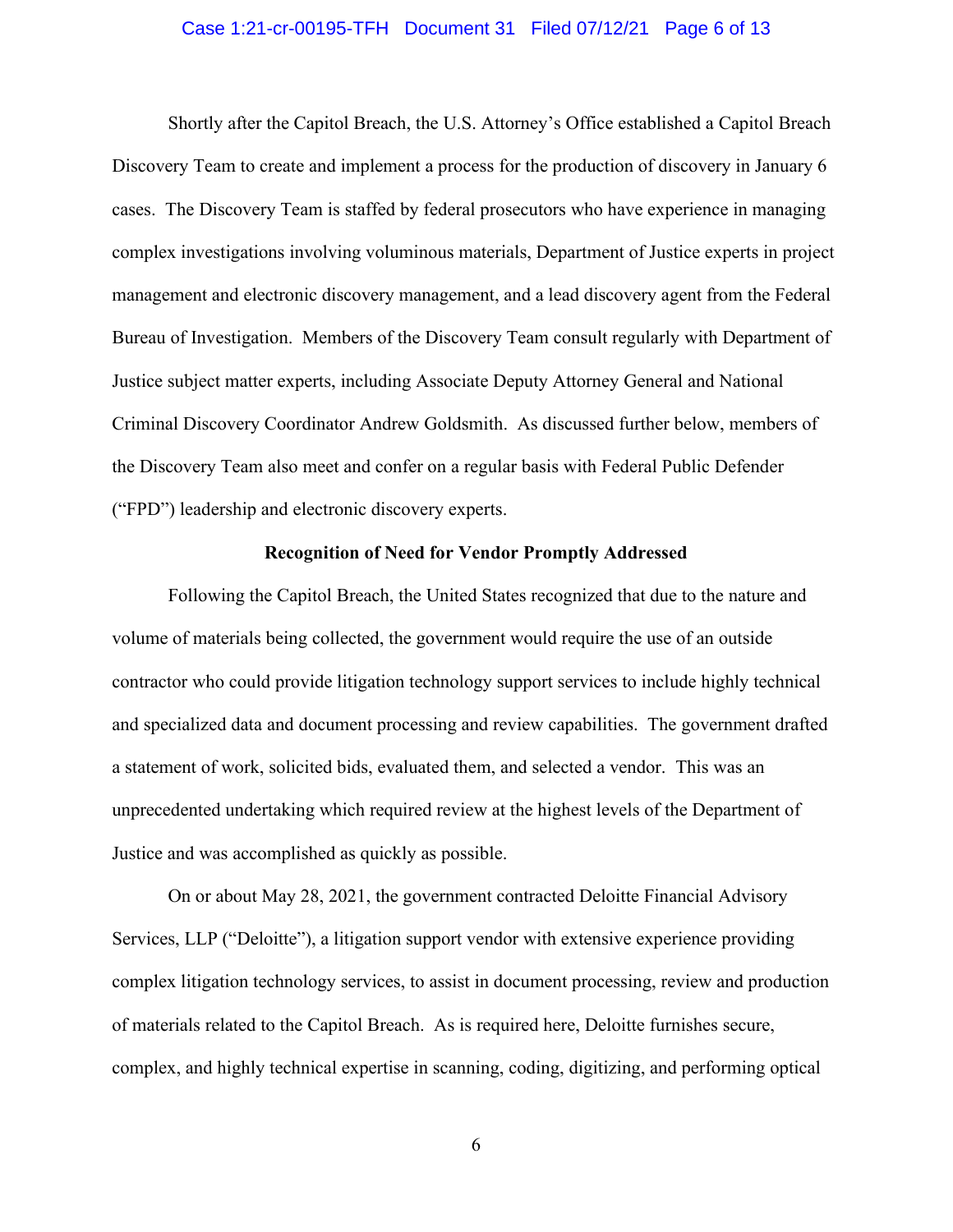## Case 1:21-cr-00195-TFH Document 31 Filed 07/12/21 Page 7 of 13

character recognition – as well as processing, organizing, and ingesting a large volume of Electronically Stored Information ("ESI") and associated metadata in document review platforms – which is vital to the United States' ability to review large data/document productions and is essential to our ability to prosecute these cases effectively.

## **Implementation of Contract with Deloitte**

We have already begun transferring a large volume of materials to Deloitte (as of July 7, 2021, over 200 disks of data and 34,000 USCP records), who is populating the database. Specific processing workflows and oversight are being established between the United States Attorney's Office and the vendor. We have already coordinated with Deloitte to use various tools to identify standard categories of Personal Identifying Information ("PII") and to redact them. Once the database is accessible, we will begin systematically reviewing materials for potentially discoverable information, tagging when possible (e.g., video by a location or type of conduct, interviews describing a particular event), and redacting when necessary. Among other things, the vendor is also building a master evidence tracker to assist us in keeping records of what is provided to us and what is ultimately produced, which is part of our approach to a defensible discovery protocol.

### **Systematic Reviews of Voluminous Materials**

We are implementing and continuing to develop processes and procedures for ensuring that voluminous materials have been and will continue to be systematically reviewed for information that, *inter alia,* may be material to the defense, e.g.:

- o Comparing all known identifiers of any charged defendant against tips, Parler data, ad tech data, cell tower data, and geofence data; and
- o Searching all visual media (such as CCV, BWC, social media or device search results) – the collection of which grows on a regular basis – against known images of charged defendants.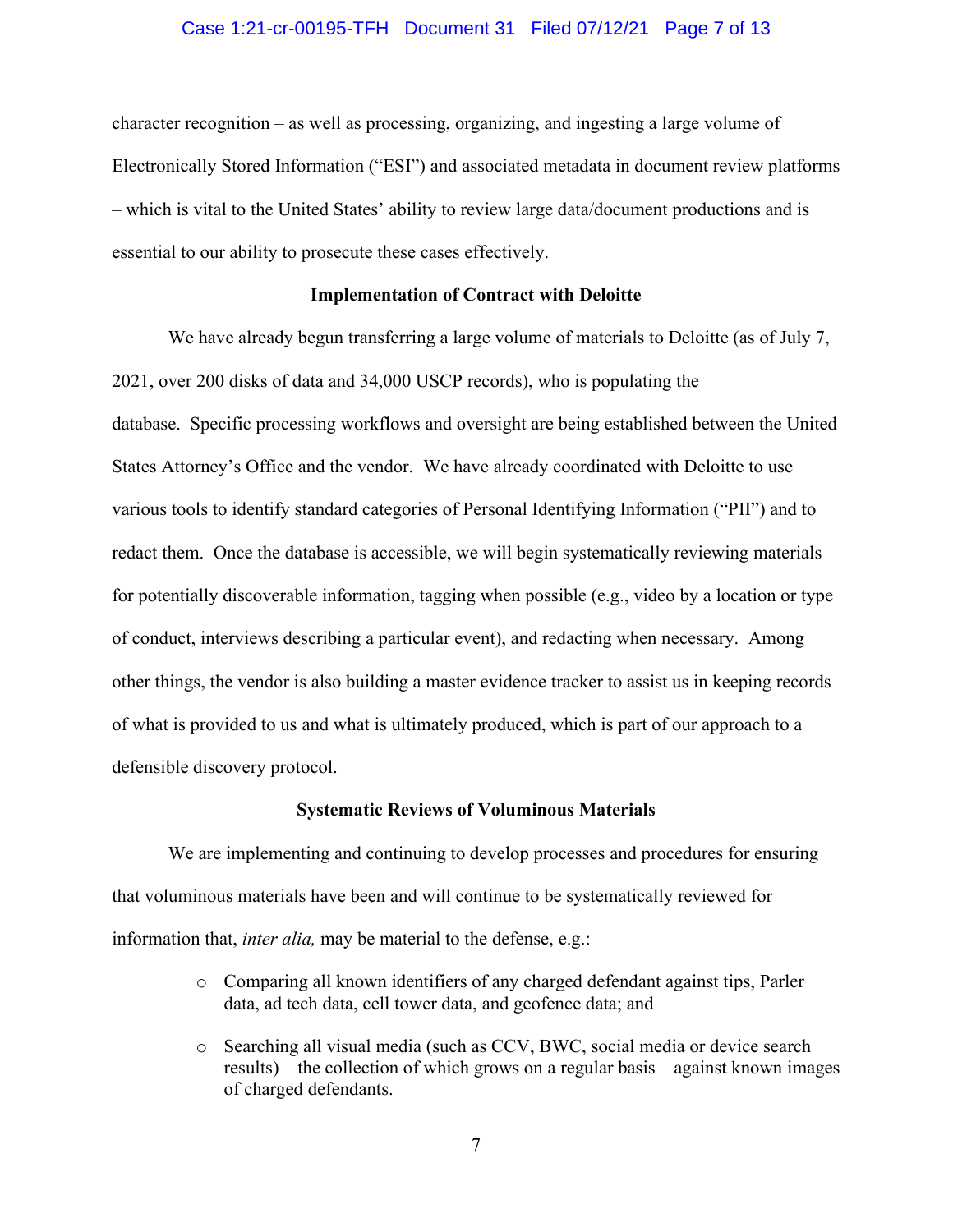## **Certain Specific Defense Requests**

Multiple defense counsel have inquired about investigations into officers who were *alleged* to have been complicit in the January 6 Capitol Breach. We have received copies of investigations into officer conduct, have finished reviewing them, and plan to disclose the relevant materials shortly.

#### **Discovery Already Provided**

Undersigned counsel has provided initial informal discovery to the defense, which has included CCTV directly relevant to both defendants entering the Capitol, as well as the assaults committed by Salvador Sandoval. In addition, undersigned has provided various reports generated in the investigation. Defense counsel and the undersigned counsel have also been working cooperatively to share electronic evidence related directly to this investigation. The government has produced approximately 1-2 terabytes of electronic evidence directly to counsel for Salvador Sandoval, and has recently received a hard drive from counsel for Deborah Sandoval. The government will be producing a similar large amount of electronic discovery to counsel for Deborah Sandoval shortly. The government is still endeavoring to gain access to certain electronic devices seized in this case. In addition, the government is processing large amounts of electronic evidence, which includes social media, and will be making supplemental productions.

The government has also already arranged opportunities for defense counsel and an investigator to walk through the crime scene, which required the USCP to obtain the approval of many different Congressional offices to obtain access to various areas that are relevant to the charges being brought. Due to scheduling conflicts, the parties have been unable to take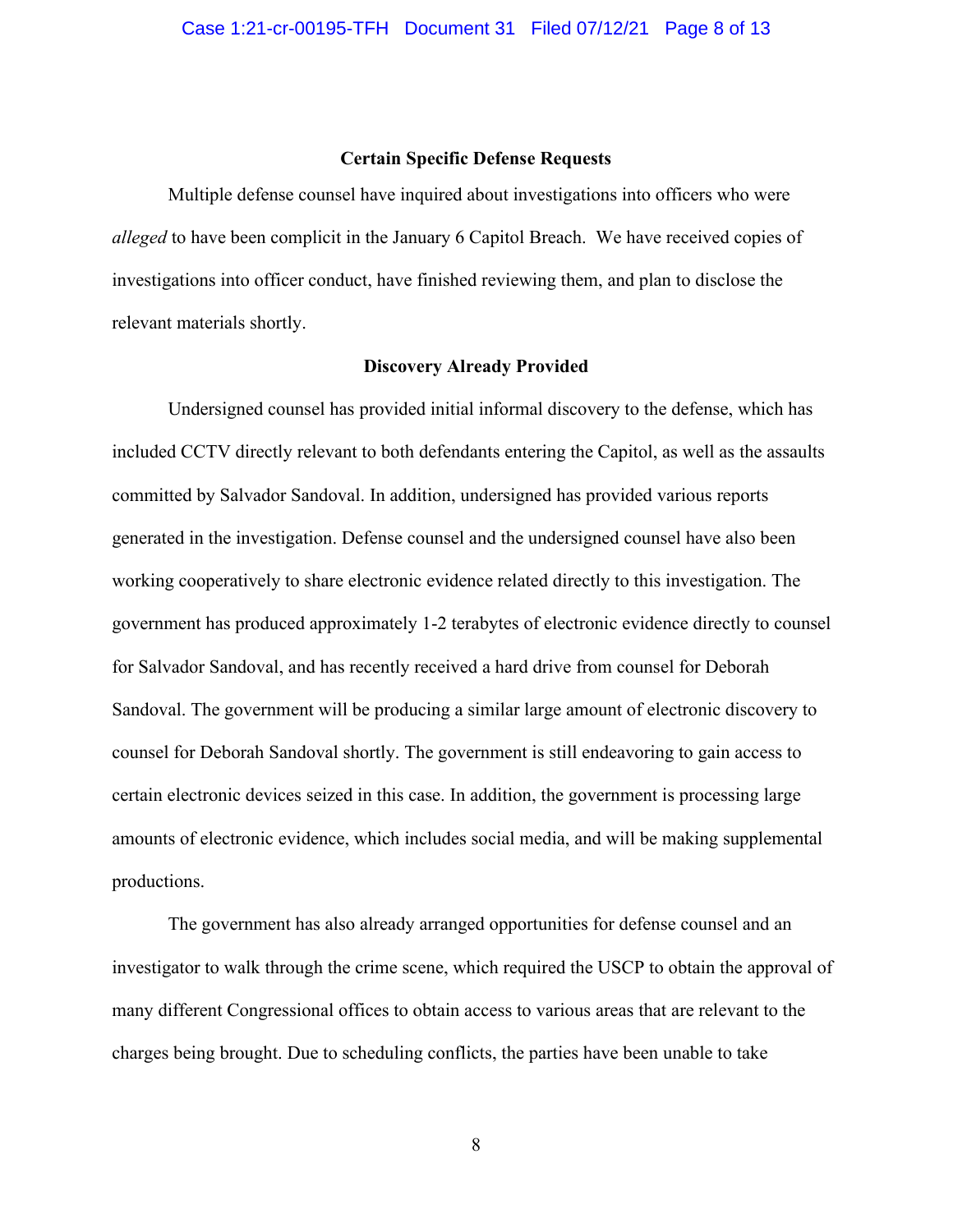## Case 1:21-cr-00195-TFH Document 31 Filed 07/12/21 Page 9 of 13

advantage of the opportunities. However, undersigned counsel will work diligently to facilitate additional dates to view the Capitol in the future.

## **Complexities Require Careful Consideration**

Producing discovery in a meaningful manner and balancing complex legal-investigative and technical difficulties takes time. We want to ensure that all defendants obtain meaningful access to voluminous information that may contain exculpatory material, and that we do not overproduce or produce in a disorganized manner. That means we will review thousands of investigative memoranda, even if there is a likelihood they are purely administrative and not discoverable, to ensure that disclosures are appropriate.

## *Legal-Investigative Considerations*

We must also carefully ensure we are adequately protecting the privacy and security interests of witnesses and subjects from whom those materials were derived. For example, we cannot allow a defendant's PII to be disseminated – without protection – to hundreds of others. Similarly, we cannot allow personal contact information for Congressional members, staffers, and responding police officers – targets and victims of these crimes – whose phones may have connected to the Capitol's DAS network to inadvertently be produced. We also must protect Law Enforcement Sensitive materials by ensuring they are carefully reviewed for discoverability and, if they are discoverable, that they are disclosed in an appropriate manner. We continue to develop workable paradigm for disclosing a vast amount of Capitol CCV while ensuring that the Capitol's security is maintained. We are also scrupulously honoring defendants' attorney-client privilege by employing a filter team that is continually reviewing devices and accounts for potentially privileged communications.

*Technological Considerations*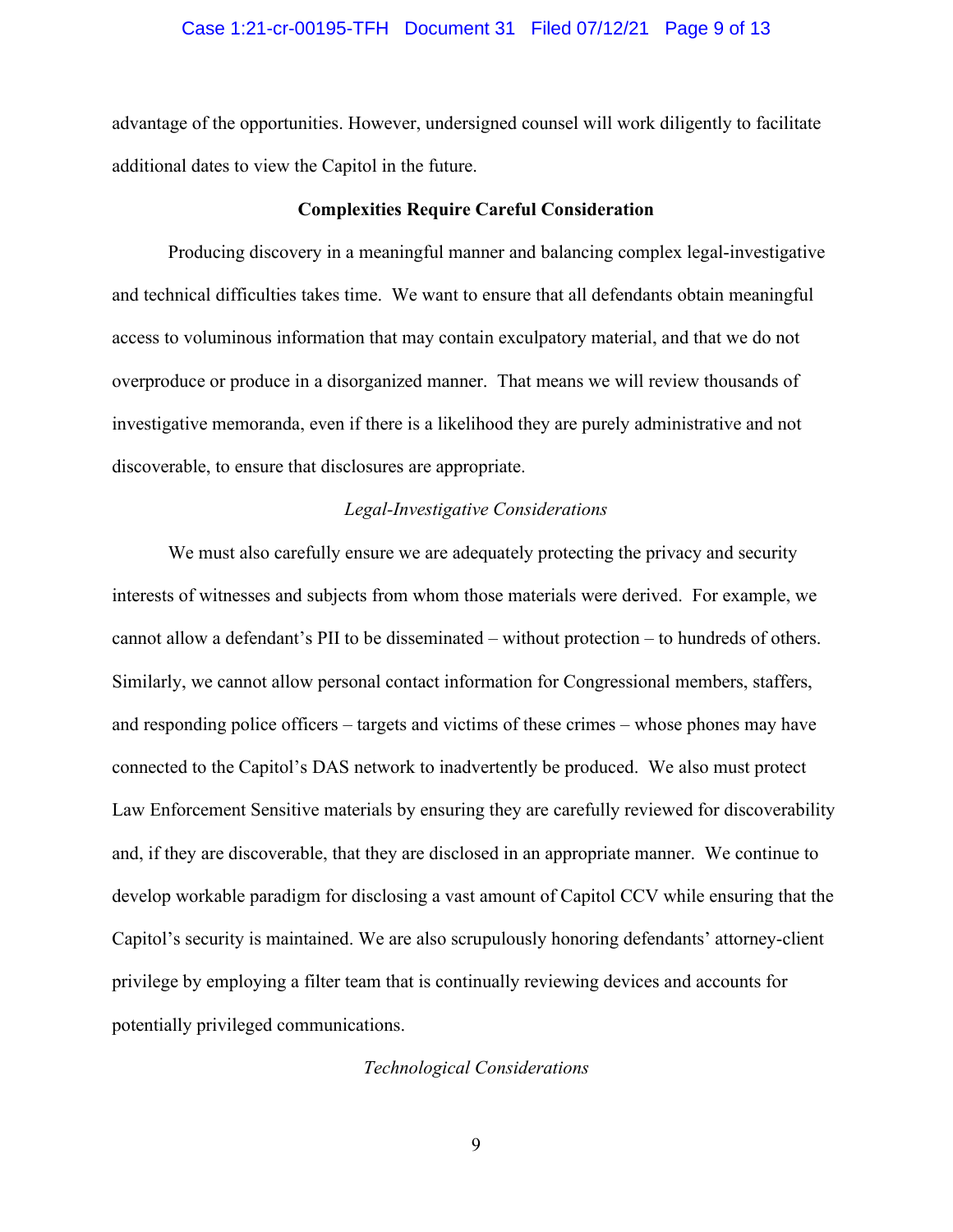## Case 1:21-cr-00195-TFH Document 31 Filed 07/12/21 Page 10 of 13

A large volume of the information that has been collected consists of ESI. ESI frequently contains significant metadata that may be difficult to extract and produce if documents are not processed using specialized techniques. Metadata is information about an electronic document and can describe how, when and by whom ESI was created, accessed, modified, formatted, or collected. In the case of a document created with a word processing program, for example, metadata may include the author, date created, and date last accessed. In the case of video footage, metadata may identify the camera that was used to capture the image, or the date and time that it was captured. Metadata may also explain a document's structural relationship to another document, e.g., by identifying a document as an attachment to an investigative memoranda.

Processing, hosting, and production of the voluminous and varied materials described above, to include the preservation of significant metadata, involves highly technical considerations of the document's source, nature, and format. For example, the optimal type of database for hosting and reviewing video footage may differ from the optimal type of database for hosting investigative memoranda. Similarly, a paper document, a word processing document, a spreadsheet with a formula, video footage from a camera, or video footage associated with a proprietary player may each require different types of processing to ensure they are captured by database keyword searches and produced with significant metadata having been preserved.

#### **Involving Defense Counsel in Voluminous Discovery Plan**

The Discovery Team regularly meets with FPD leadership and technical experts with respect to discovery issues. Given the volume of information that may be discoverable, FPD is providing input regarding formats that work best with the review tools that Criminal Justice Act panel attorneys and Federal Defender Offices have available to them. Due to the size and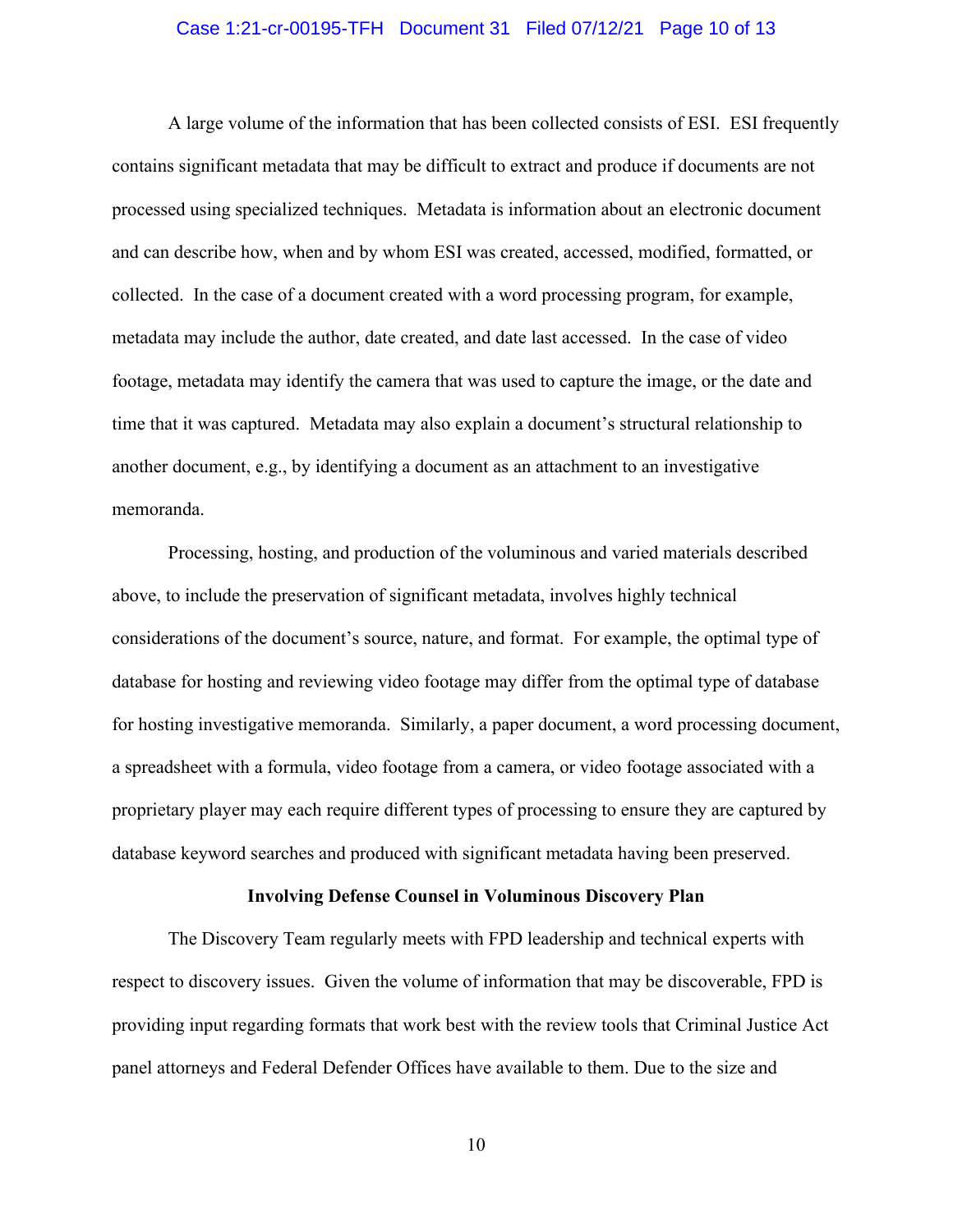## Case 1:21-cr-00195-TFH Document 31 Filed 07/12/21 Page 11 of 13

complexity of the data, we understand they are considering contracting with third party vendors to assist them (just as the United States Attorney's Office has done for this matter). So as to save defense resources and to attempt to get discovery more quickly to defense counsel, there were efforts made to see if FPD could use the same vendor as the United States Attorney's Office to set up a similar database as the government is using for reviewing the ESI, but for contractual and technical reasons we have recently learned that was not feasible. We are in the on-going process of identifying the scope and size of materials that may be turned over to FPD with as much detail as possible, so that FPD can obtain accurate quotes from potential database vendors. It is hoped that any databases or repositories will be used by FPD offices nationwide that are working on Capitol Breach cases, counsel that are appointed under the Criminal Justice Act, and retained counsel for people who are financially unable to obtain these services. A database will be the most organized and economical way of ensuring that all counsel can obtain access to, and conduct meaningful searches upon, relevant voluminous materials, e.g., thousands of hours of body worn camera and Capitol CCV footage, and tens of thousands of documents, including the results of thousands of searches of SCA accounts and devices.

## **Compliance with Recommendations Developed by the Department of Justice and Administrative Office of the U.S. Courts Joint Working Group on Electronic Technology**

As is evidenced by all of the efforts described above, the United States is diligently working to comply with the *Recommendations for Electronically Stored Information (ESI) Discovery Production* developed by the Department of Justice and Administrative Office of the U.S. Courts Joint Working Group on Electronic Technology in the Criminal Justice System in February 2012.<sup>1</sup> See https://www.justice.gov/archives/dag/page/file/913236/download. For

<sup>1</sup> These *Recommendations* are explicitly referenced in the Advisory Committee Note to Rule 16.1. Importantly, the two individuals primarily responsible for developing the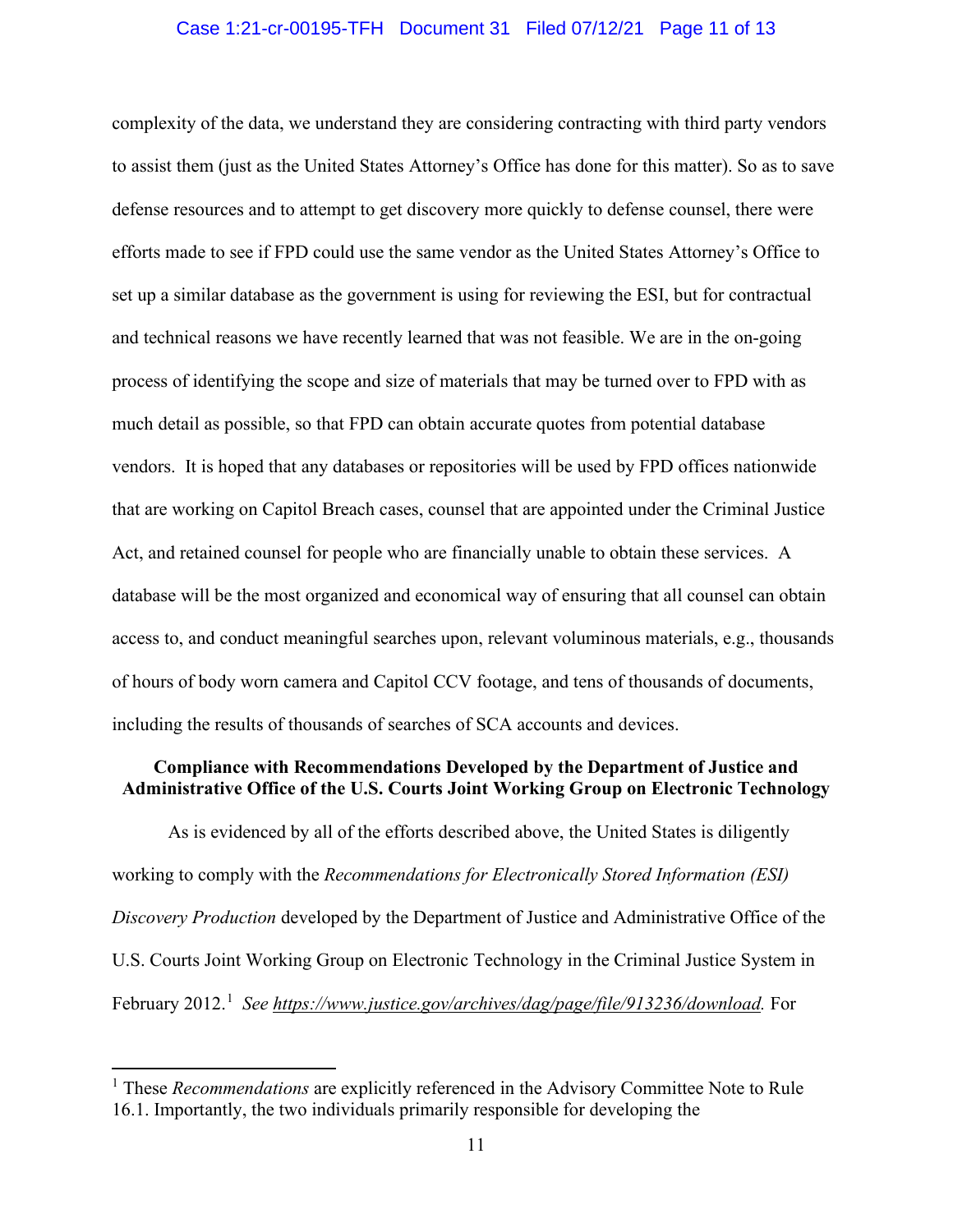## Case 1:21-cr-00195-TFH Document 31 Filed 07/12/21 Page 12 of 13

example, we are: (1) including individuals with sufficient knowledge and experience regarding ESI; (2) regularly conferring with FPD about the nature, volume and mechanics of producing ESI discovery; (3) regularly discussing with FPD what formats of production are possible and appropriate, and what formats can be generated and also maintain the ESI's integrity, allow for reasonable usability, reasonably limit costs, and if possible, conform to industry standards for the format; (4) regularly discussing with FPD ESI discovery transmission methods and media that promote efficiency, security, and reduced costs; and (5) taking reasonable and appropriate measures to secure ESI discovery against unauthorized access or disclosure.

Respectfully submitted,

CHANNING D. PHILLIPS Acting United States Attorney DC Bar No. 415793

## LOUIS MANZO

 $\sqrt{s}/\sqrt{s}$ Massachusetts Bar No. 68837 Special Assistant United States Attorney 1400 New York Ave NW Washington, D.C. 20530 (202) 262-6570 Louis.manzo@usdoj.gov

By:  $/s/$ 

EMILY A. MILLER Capitol Breach Discovery Coordinator DC Bar No. 462077 555 Fourth Street, N.W., Room 5826 Washington, DC 20530

By:  $/s/$ 

GEOFFREY A. BARROW Capitol Breach Discovery Team, Detailee DC Bar No. 462662 1000 Southwest Third Avenue, Suite 600 Portland, Oregon 97204

Recommendations are Associate Deputy Attorney General Andrew Goldsmith, who (as noted earlier) is working closely with the prosecution's Discovery Team, and Sean Broderick, the FPD's National Litigation Support Administrator, who is playing a similar role for the D.C. Federal Defender's Office on electronic discovery-related issues. Messrs. Goldsmith and Broderick have a long history of collaborating on cost-effective ways to address electronic discovery-related issues, which undoubtedly will benefit all parties in this unprecedented undertaking.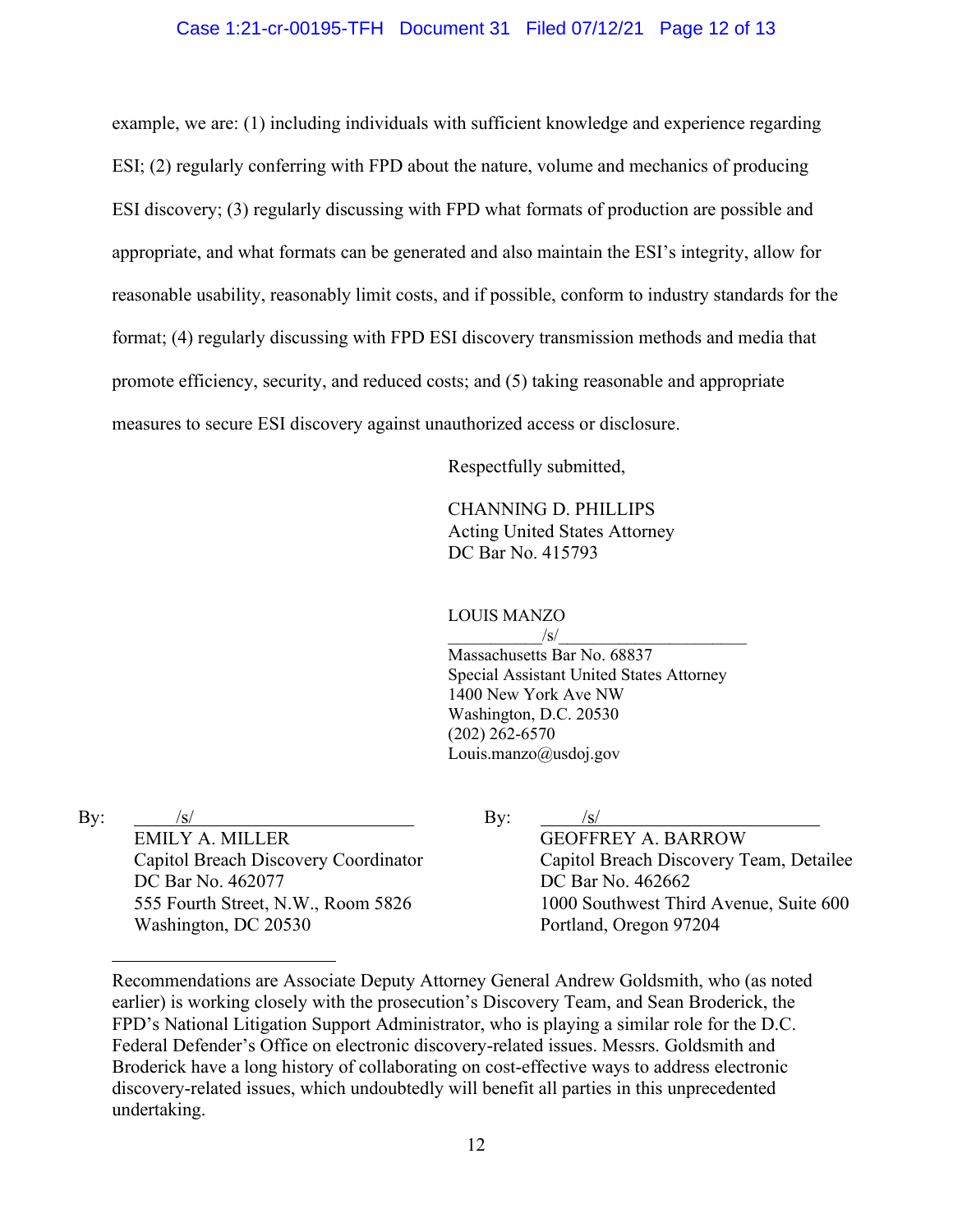Emily.Miller2@usdoj.gov (202) 252-6988

Geoffrey.Barrow@usdoj.gov (503) 727-1000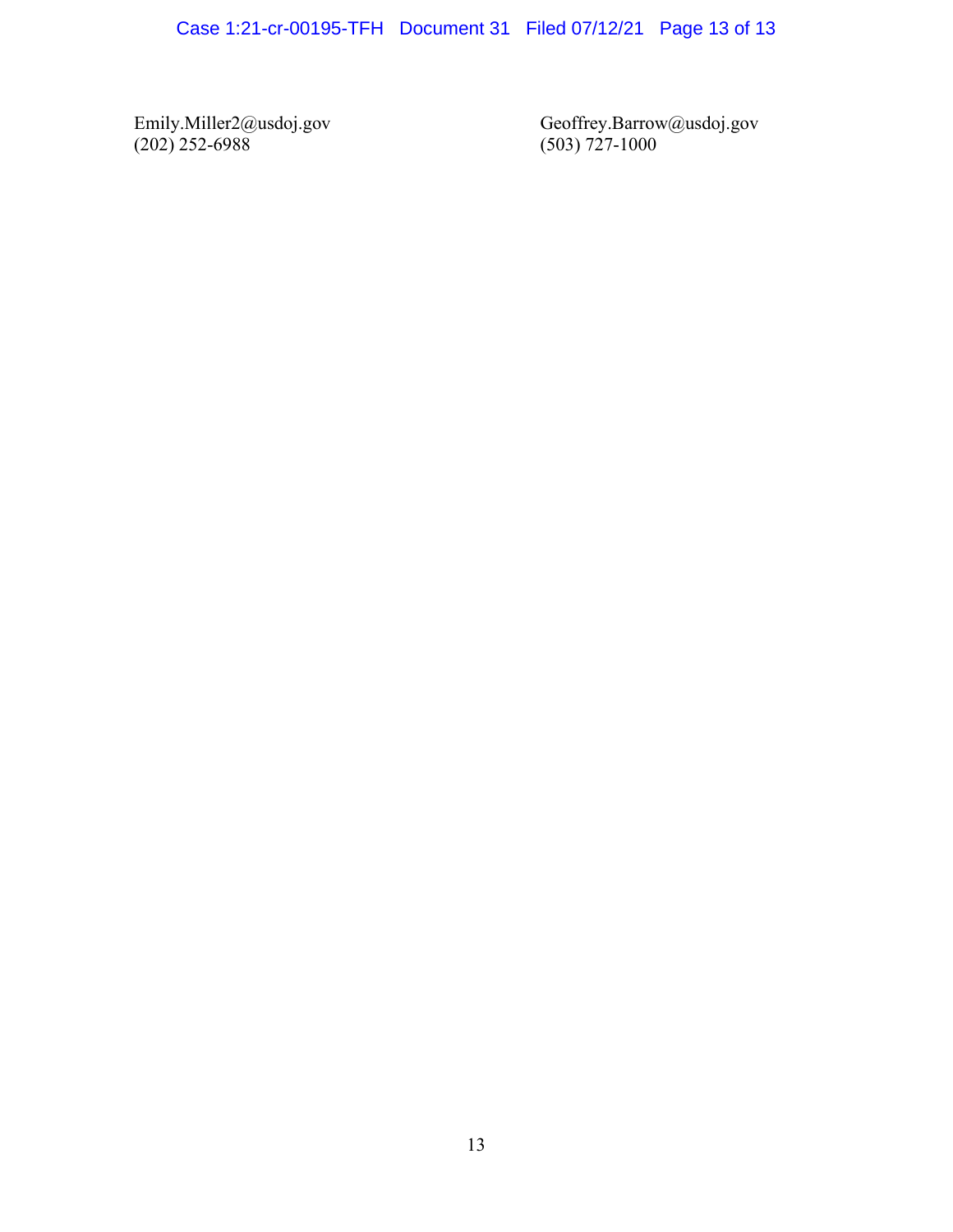## Case 1:21-cr-00195-TFH Document 31-1 Filed 07/12/21 Page 1 of 2

## **EXHIBIT A Additional Examples of Defense Discovery Requests**

|                | "Videos in the government's possession that filmed the interior of the capital building from approximately 2:50 PM to 3:35 PM on<br>January 6, 2021."                                                                                                                                                                                                                                                                                                                                                                                                                                                                                   |
|----------------|-----------------------------------------------------------------------------------------------------------------------------------------------------------------------------------------------------------------------------------------------------------------------------------------------------------------------------------------------------------------------------------------------------------------------------------------------------------------------------------------------------------------------------------------------------------------------------------------------------------------------------------------|
| $\overline{2}$ | "[A]ll photographs or video footage obtained or confiscated by the government from outside sources during the investigation of<br>this case are material to the defense's preparation."                                                                                                                                                                                                                                                                                                                                                                                                                                                 |
| 3              | "Our position is that the government must identify any evidence it believes to capture [defendant], regardless of whether it intends<br>to rely on the same in its case in chief."                                                                                                                                                                                                                                                                                                                                                                                                                                                      |
| $\overline{4}$ | "Copies of any and all documents, photographs, and video received by the U.S. Attorney's office and/or Metropolitan Police<br>Department or any other law enforcement agency from any law enforcement officer or prosecutor from any other jurisdiction<br>regarding this case."                                                                                                                                                                                                                                                                                                                                                        |
| 5              | "I write to request that the United States review the contents of the FBI's "I" drive and disclose any and all exculpatory evidence<br>identified therein."                                                                                                                                                                                                                                                                                                                                                                                                                                                                             |
| 6              | "Network news outlets aired footage of one or more Officers directing protestors towards doors and seemingly invited them to<br>enter the building -- this is Brady material for our clients."                                                                                                                                                                                                                                                                                                                                                                                                                                          |
| $\overline{7}$ | "The discovery I'm requesting is all video and/or audio footage in which Capitol Police and any other Gov't officials or agents<br>remove barriers and/or interact with protestors who entered the Capitol or gained access to the patios or other structures connected<br>to the Capitol building complex."                                                                                                                                                                                                                                                                                                                            |
| 8              | "This request also includes any video footage, including from cameras owned by MPD (crime and red light) and DDOT (which are<br>operated and maintained by MPD, and to which MPD has access), as well as any footage that government actors reviewed. This<br>request also includes any video footage from MPD District where the defendant was taken, and all body worn camera footage that<br>may have captured any portion of the alleged incident, investigation or arrest of my client."                                                                                                                                           |
|                | "The request includes all Body Worn Camera (BWC) footage from all offices involves in any and all searchers, arrests, and<br>investigations associated with this case and/ or labels with the CCN Number associated with this case; information that will permit<br>undersigned counsel to identify the officer wearing the BWC; metadata related to any and all BWC footage; information from the<br>AUSA's office and/or MPD specifying any edits or redactions made to the footage and the corresponding justifications. Please also<br>provide the access logs for the BWC footage for any and all officers involved in this case." |
| 9              | "All photographs, including those of the defendant, sketches, diagrams, maps, representations or exhibits of any kind, that<br>relate to this case, regardless of whether the government intends to introduce them in its case-in-chiefIncluding all video<br>recordings related to the January 6, 2021 events."                                                                                                                                                                                                                                                                                                                        |
| 10             | "I further request that you review all documentation related to or generated in connection with this case that may be outside of the<br>government's official case file (e.g., materials in the FBI's "I-Drive" or other similar repositories of investigation documents in the<br>possession of federal or local agencies or law enforcement authorities."                                                                                                                                                                                                                                                                             |